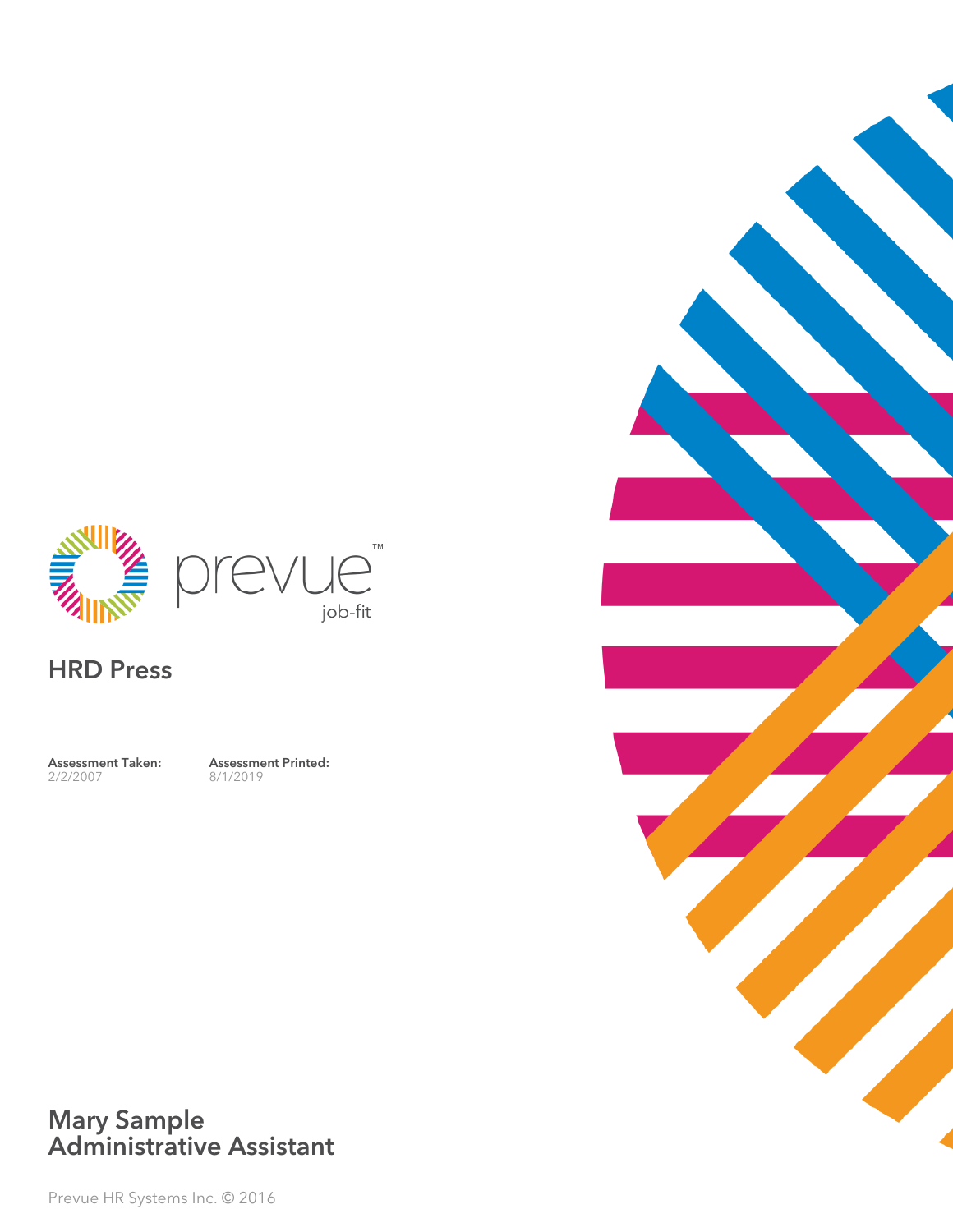# Table of Contents

| Part 1 | Understanding this Report<br>General information about this report, Prevue Assessments and Prevue Benchmarks.                                                                                                                                                                      | 3  |
|--------|------------------------------------------------------------------------------------------------------------------------------------------------------------------------------------------------------------------------------------------------------------------------------------|----|
| Part 2 | <b>Prevue Results Graph</b><br>A visual comparison of Mary Sample's Prevue Assessments scores to the Prevue<br>Benchmark for the Administrative Assistant position, and the Benchmark Suitability<br>score for Mary Sample's overall fit to the Administrative Assistant position. | 4  |
| Part 3 | <b>Total Person Description</b><br>Mary Sample's overall profile based on the results of the Prevue Assessments<br>considered in this report.                                                                                                                                      | 5  |
| Part 4 | <b>Suggested Interview Questions</b><br>Interview questions to explore areas where Mary Sample does not match the Prevue<br>Benchmark for the Administrative Assistant position.                                                                                                   | 6  |
| Part 5 | Individual Characteristics<br>Details of Mary Sample's scores on each of the scales addressed in this report and an<br>overview of the strengths Mary brings to the position.                                                                                                      | 12 |
| Part 6 | <b>Best Practice Information</b><br>Guidelines for using Prevue Assessments and understanding this report.                                                                                                                                                                         | 16 |

### Report Design Options Selected for this Report

Report Family: Screening & Selection Type: Selection Report Scope: Abilities, Interests & Personality (WNSIP) Format: Comprehensive (from choice of Comprehensive, Summary, Interview or Graph) Style: Customer Service (from choice of Management, Sales, Customer Service or Other) Prevue Assessments presented in this report:

- Prevue Abilities Assessments that examine four cognitive Abilities scales
- Prevue Interests Assessment that examines three scales of occupational Interests/Motivations
- Prevue Personality Assessment that provides information on thirteen Personality scales

For more information about Prevue Assessments and design options for Prevue reports see www.prevuehr.com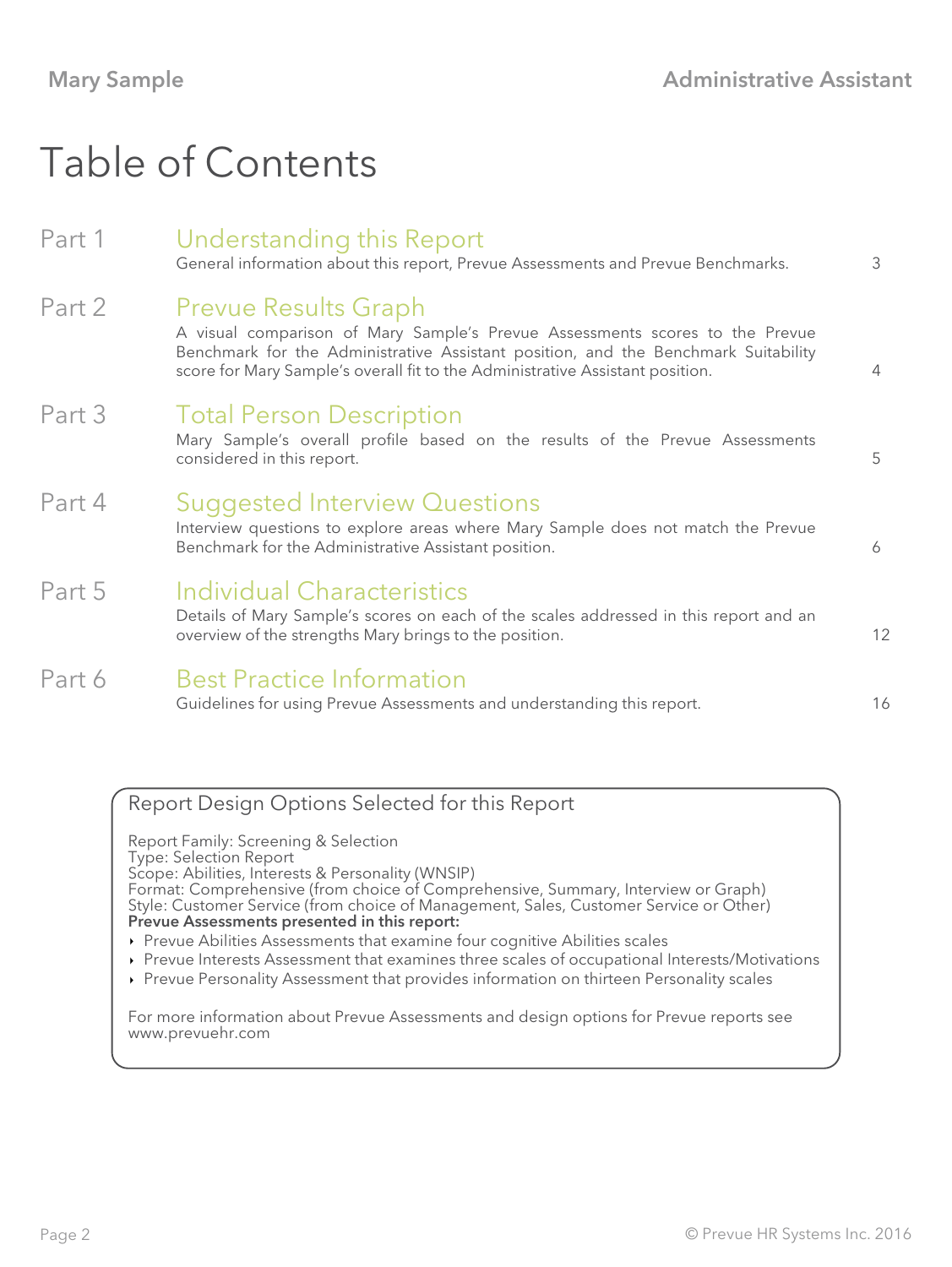# Part 1 - Understanding this Report

#### Introduction

This Selection Report describes Mary Sample's suitability for the Administrative Assistant position at HRD Press. The information in this report comes first from reviewing the scores on each of the scales of the Prevue Assessments that were completed by Mary Sample and second from comparing those scores to the Prevue Benchmark for the position. Both the scores on the Prevue Assessments and the comparison of those scores to the Prevue Benchmark are exhibited graphically in the Prevue Results Graph in Part 2.

#### Prevue Assessments

The Prevue Results Graph shows Mary Sample's 'sten' score on each of the Prevue Assessments scales considered in the report. A sten score is a candidate's score on a normal bell-shaped curve representing the general working population. The diagram below shows the normal bell curve divided into standard tenths ('standard tenths' is shortened to 'sten') for the Diplomatic vs. Independent Personality Scale. The diagram also shows the percentage of the general working population that will typically score in each sten.



The Prevue Benchmark shows the preferred characteristics of an employee for a particular position. These characteristics are displayed as a range of desired sten scores on each scale. This range is shaded and forms the benchmark for the scale. The candidate's assessment results are shown as circled numbers and compared to the shaded ranges. The Benchmark Suitability Score is derived from a formula analyzing the candidate's sten scores on the benchmark (circled score is inside the shaded range) versus those scores that are off the benchmark (circled score is outside the shaded range).

Example: The benchmark for the Diplomatic vs. Independent scale (shown above) is the shaded range of stens from 5 to 8. Scores 5,6,7 or 8 will be on the benchmark. Scores of 1,2,3,4,9 and 10 will be off the benchmark.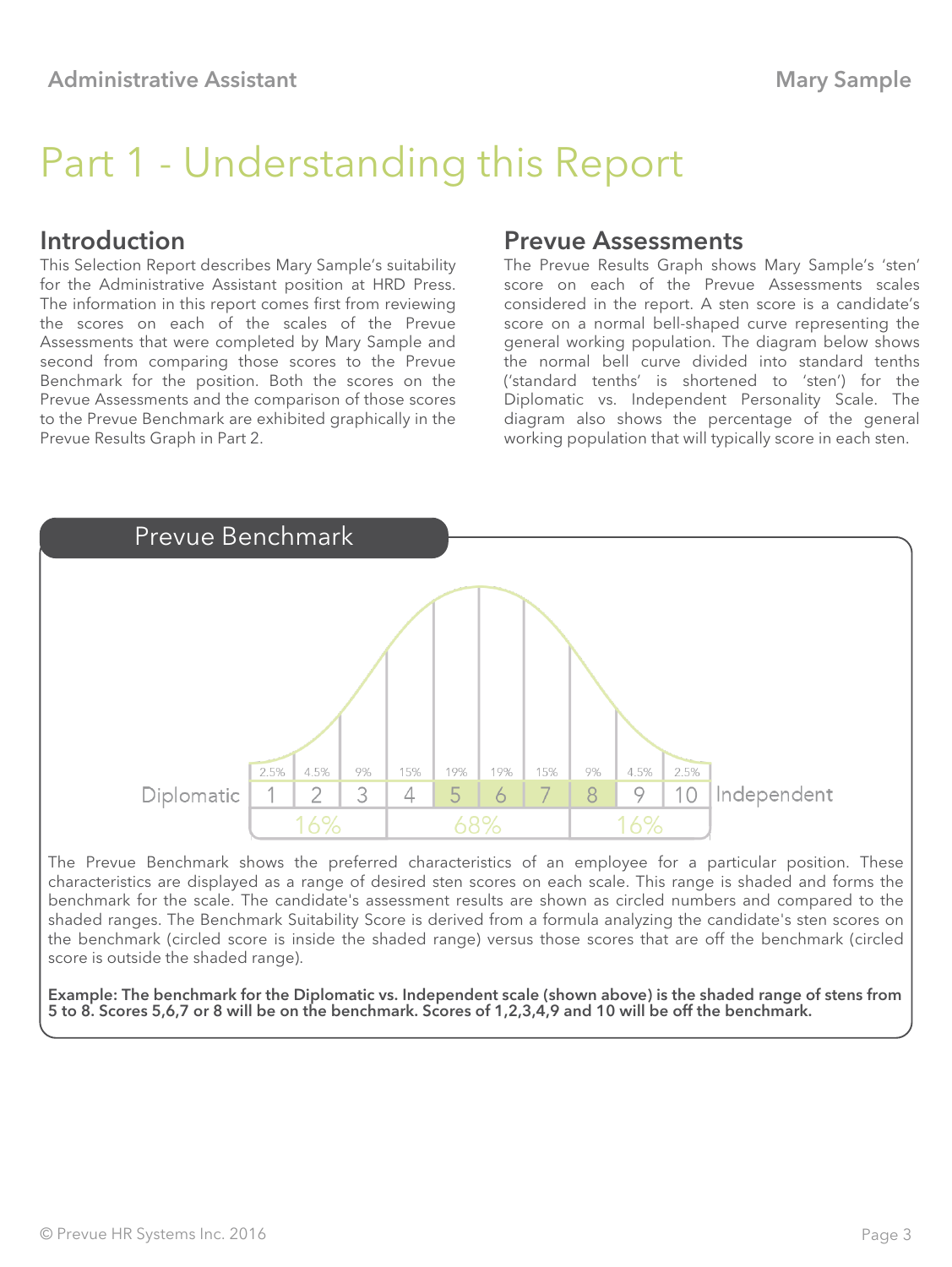# Part 2 - Prevue Results Graph

Mary Sample's scores are shown in the circled numbers on each of the Prevue scales presented below. The Prevue Benchmark for the Administrative Assistant position is indicated by the green shaded ranges on each scale, which are preferred scores for this position. A score inside a shaded range is on the benchmark. A score outside a shaded range is off the benchmark.

|                             |   |                   |                  |                   |                                   | <b>Abilities</b>  |   |                            |                |    |                            |
|-----------------------------|---|-------------------|------------------|-------------------|-----------------------------------|-------------------|---|----------------------------|----------------|----|----------------------------|
|                             | 1 | $\overline{2}$    | 3                | $\overline{4}$    | 5                                 | 6                 | 7 | 8                          | 9              | 10 |                            |
| <b>General Abilities</b>    |   |                   |                  |                   |                                   |                   |   | $\left[8\right)$           |                |    | <b>High</b>                |
| <b>Working With Numbers</b> |   |                   |                  |                   |                                   |                   |   | $\left[8\right]$           |                |    | High                       |
| <b>Working With Words</b>   |   |                   |                  |                   |                                   |                   |   | $\left[8\right)$           |                |    | High                       |
| <b>Working With Shapes</b>  |   |                   |                  |                   |                                   | $\left( 6\right)$ |   |                            |                |    | High                       |
|                             |   |                   |                  |                   |                                   |                   |   | Motivation/Interests       |                |    |                            |
| <b>Working with People</b>  |   |                   |                  |                   | $\left[5\right]$                  |                   |   |                            |                |    | High                       |
| <b>Working with Data</b>    |   | $\mathbf{[2]}$    |                  |                   |                                   |                   |   |                            |                |    | High                       |
| <b>Working with Things</b>  |   |                   |                  | $\left( 4\right)$ |                                   |                   |   |                            |                |    | High                       |
|                             |   |                   |                  |                   |                                   | Personality       |   |                            |                |    |                            |
| <b>Diplomatic</b>           |   |                   |                  |                   |                                   |                   |   | $\left( \textbf{8}\right)$ |                |    | Independent                |
| Cooperative                 |   |                   |                  |                   |                                   |                   |   |                            | $\overline{9}$ |    | Competitive                |
| Submissive                  |   |                   |                  |                   |                                   | $\left( 6\right)$ |   |                            |                |    | <b>Assertive</b>           |
| <b>Spontaneous</b>          |   | $\overline{2}$    |                  |                   |                                   |                   |   |                            |                |    | <b>Conscientious</b>       |
| Innovative                  |   | $\boxed{2}$       |                  |                   |                                   |                   |   |                            |                |    | Conventional               |
| <b>Reactive</b>             |   |                   |                  | $\left( 4\right)$ |                                   |                   |   |                            |                |    | Organized                  |
| <b>Introvert</b>            |   |                   |                  |                   |                                   | $\left[6\right)$  |   |                            |                |    | <b>Extrovert</b>           |
| Self-Sufficient             |   |                   |                  |                   |                                   | $\overline{6}$    |   |                            |                |    | <b>Group-Oriented</b>      |
| <b>Reserved</b>             |   |                   |                  |                   |                                   | $\boxed{6}$       |   |                            |                |    | Outgoing                   |
| <b>Emotional</b>            |   |                   | $\left[3\right]$ |                   |                                   |                   |   |                            |                |    | <b>Stable</b>              |
| <b>Restless</b>             |   |                   |                  |                   | $\begin{bmatrix} 5 \end{bmatrix}$ |                   |   |                            |                |    | <b>Poised</b>              |
| <b>Excitable</b>            |   | $\left[ 2\right)$ |                  |                   |                                   |                   |   |                            |                |    | <b>Relaxed</b>             |
| <b>Frank</b>                |   |                   |                  |                   |                                   | $\left( 6\right)$ |   |                            |                |    | <b>Social Desirability</b> |

## Benchmark Suitability Score

The Benchmark Suitability Score quantifies Mary Sample's overall fit to the benchmark for the Administrative Assistant position. Note: Mary Sample's Prevue Assessments results, including the Benchmark Suitability Score should comprise no more than one-third of the selection decision process. Refer to Best Practice Information for details.

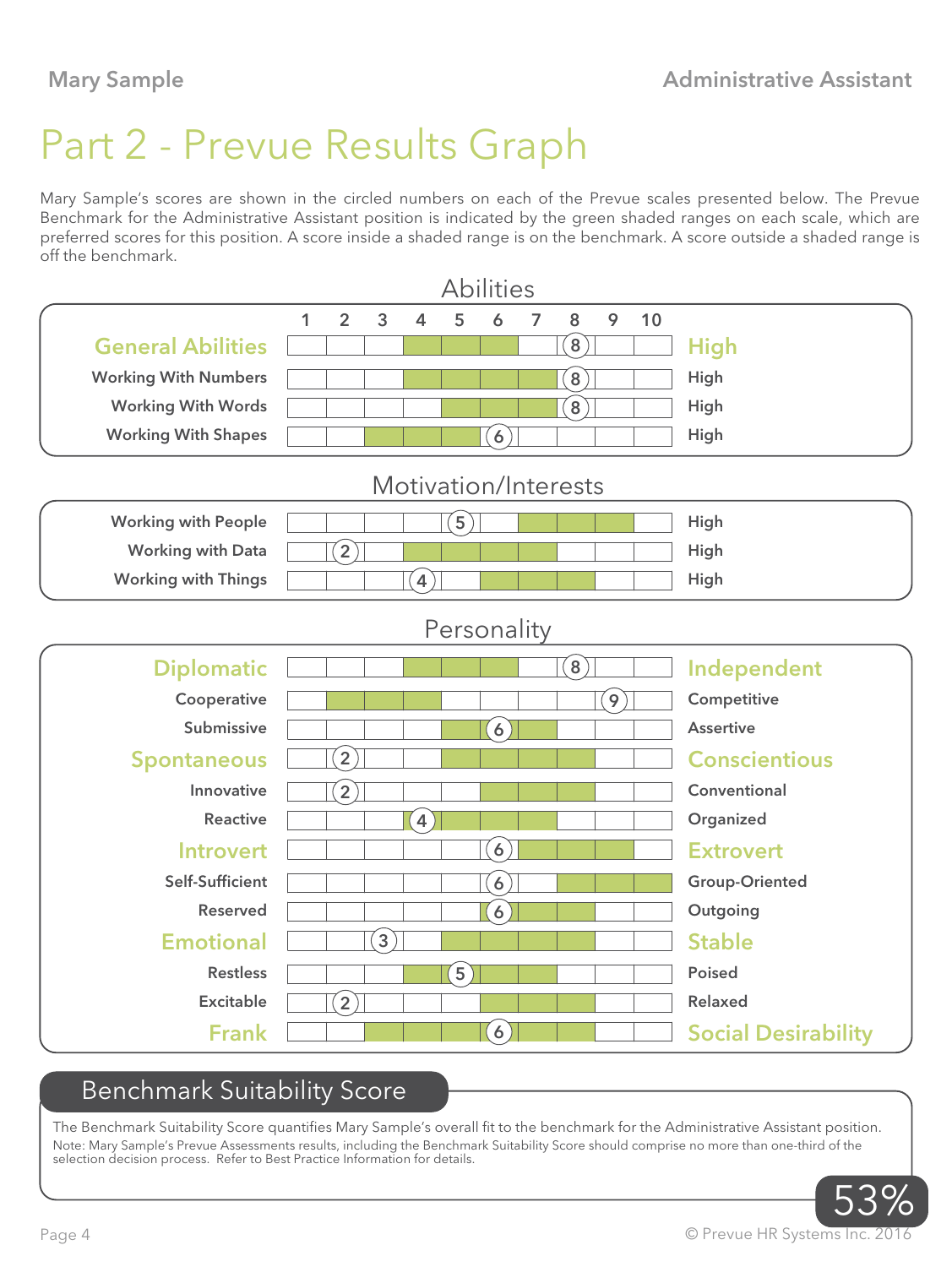# Part 3 - Total Person Description

#### The Total Person Description provides an overview of Mary Sample compared to the general working population. This profile is derived from the scores shown on the Prevue Results Graph.

Mary Sample has superior verbal and numeric skills and above average spatial skills. Assignments that involve reading and writing will be easy for this individual, and they should excel at any kind of paperwork and creating written material. Mary is also well able to do challenging numeric assignments, such as designing complex spreadsheets and advanced data tables. The candidate is almost as proficient in tasks that require mental manipulation of shapes and objects, such as reading blueprints, interpreting graphs, and following moderately difficult diagrams.

Overall, Mary has superior, versatile skills and should learn quickly and perform well at almost any task in the workplace.

Mary Sample has little interest in working with abstract information and data. While none of the candidate's preferences are marked, Mary is moderately inclined to work with people and with material objects. Mary is equally likely to solve problems through interaction with others or through direct hands-on action, preferably involving tools or machinery.

Mary Sample is intensely competitive and requires a high level of individual recognition. While this individual can enjoy team work, especially if they are the leader, they may have difficulty in situations that demand close cooperation. Mary handles most confrontation easily and enjoys making decisions. The candidate is assertive and usually direct in saying what they think, but Mary will compromise to maintain harmony in the workplace.

Mary Sample is an original and innovative thinker. As far as Mary is concerned, the rules are subject to interpretation and unforeseen developments are more likely to stimulate than intimidate. Therefore, this individual will often seek new ways to solve problems rather than follow established methods. Although preferring to act spontaneously, Mary is reasonably well organized and tidy. The candidate can make plans and work in a controlled manner, but they are not upset if they have to abandon those plans to cope with unexpected events. Mary is stimulated by new developments and a changing work environment.

Mary Sample enjoys the company of other people and can be troubled by extended periods of solitude. Most people will find this individual to be friendly and personable. Mary is quick to talk to others and enjoys their attention. While the candidate can listen effectively when concentrating, their instinct is to be the one doing the talking. Mary's enthusiasm is a tremendous advantage when presenting ideas. Though conversational and outgoing, Mary is also self-reliant and does not require constant social interaction. In a group setting, the candidate will occasionally command attention, but Mary is also comfortable as a quiet observer.

Usually calm and unruffled, Mary Sample will be upset by prolonged stress or exceedingly demanding tasks. In these conditions, this individual will be irritable, although they will strive to regain their composure. Because the candidate finds it difficult to trust others, they are easily embarrassed and particularly sensitive to anyone trying to take advantage of them. Mary may take setbacks personally, and because of these attitudes, may not be objective and rational if involved in a personal dispute. The candidate will likely worry about the demands of a high pressure job. Mary will be tense when stressed and may find it hard to unwind after the work day ends.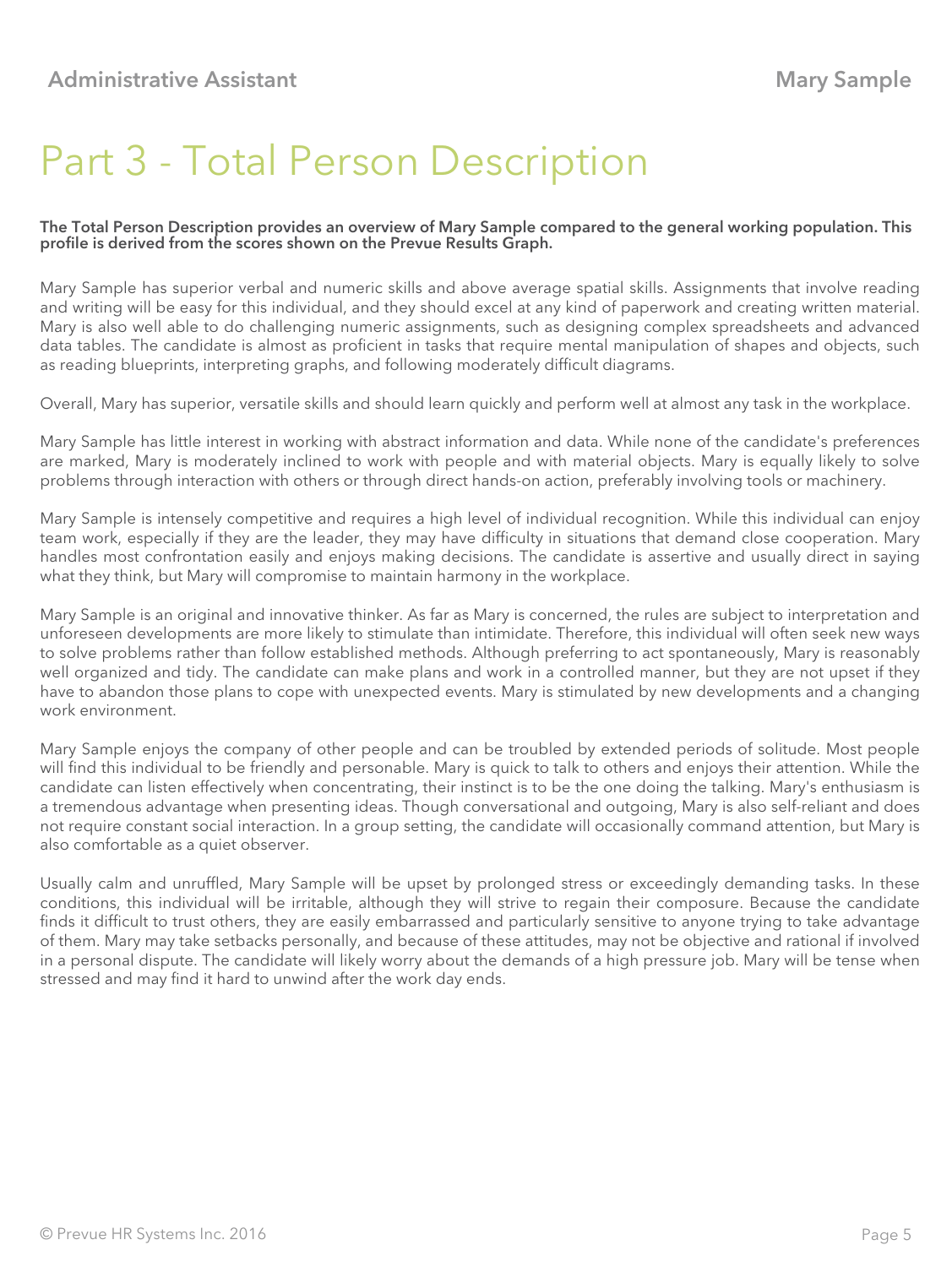# Interview Guide

# Part 4 - Suggested Interview Questions

#### Planning the Interview

Planning the interview requires identifying concerns about the candidate's work history, references, and scores off the Prevue Benchmark for the Administrative Assistant position. Use the available candidate information in addition to this report to structure the interview and make the best possible hiring decision.

This section provides suggested interview questions to address the following:

First to examine those areas where Mary Sample's score did not fall on the benchmark for the position.

You should customize the interview questions as needed for this position at HRD Press. You may wish to take a copy of Part 4 to have it available for the interview.

#### Scores off the Benchmark

Mary's scores fell off the Benchmark for the following scales. This indicates that the candidate could encounter challenges in these areas. Review each score description set out below and consider the suggested interview questions. The more distant the score is from the benchmark for a scale, the more important it is for you to probe these areas.



Mary Sample's very high score is above the benchmark for General Ability. This implies fast, accurate learning with easy acquisition of new skills, prompt reaction to changing service issues, and first-rate processing of customer information. Challenging work that requires ongoing training, decision-making, and advanced skills is suggested.

- 1. The Administrative Assistant position currently offers limited application for your exceptional General Ability. Will this affect your job satisfaction? How will you deal with the limited opportunities to work with shapes on the job?
- 2. Given that challenging tasks will be few or infrequent, how will you apply your excellent General Ability?

#### Your Comments: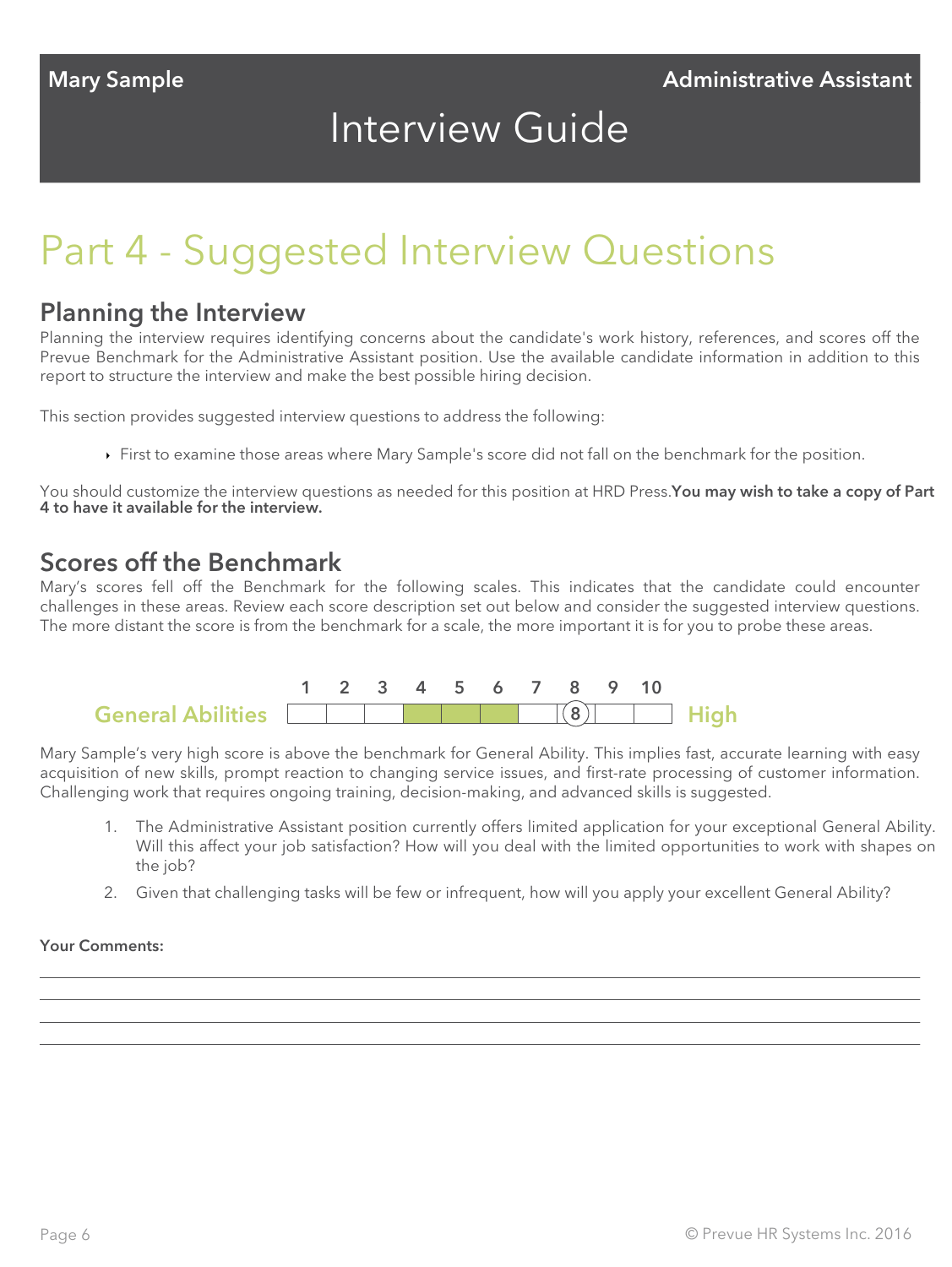

Mary Sample is above the given benchmark and shows a good ability for Working with Numbers. This likely translates to above-average arithmetic skills and number recognition. Tasks could include providing "on the spot" estimates, using customer statistics or demographic data, and recording or searching for numeric data. The candidate should be reliable and competent for numerical work in the Administrative Assistant position. Support may only be required for exceptionally challenging tasks.

- 1. The Administrative Assistant position currently offers limited application for your good numerical ability. Will this affect your job satisfaction? How will you deal with the limited opportunities to work with numbers on the job?
- 2. If number tasks are infrequent or not challenging, how will you apply your above-average numerical ability?

#### Your Comments:



Mary Sample is both above-average and above the benchmark for Working with Words. This implies good performance with most written work and word recognition tasks. These include reading, writing, and searching for customer service information. This level of ability provides dependable efficiency for many verbal tasks in the Administrative Assistant position. Support may only be required for exceptionally demanding paperwork.

- 1. The Administrative Assistant position currently offers limited application for your good verbal ability. Will this affect your job satisfaction? How will you deal with the limited opportunities to work with words on the job?
- 2. If written work is infrequent or not challenging, how will you apply your above-average verbal ability?



Mary Sample is above the given benchmark and shows average ability for Working with Shapes. This often means reasonable speed and accuracy for shape recognition tasks, such as visualizing objects or relating symbols or diagrams to operations. Simple arrangements of physical objects should also be acceptable. Spatial challenges, such as using complex diagrams or charts, may require instruction and regular practice or refresher training.

- 1. The Administrative Assistant position currently offers limited opportunities for Working with Shapes. Will this affect your job satisfaction?
- 2. Given that spatial tasks will be few or infrequent, how will you apply your ability for Working with Shapes?

#### © Prevue HR Systems Inc. 2016 Page 7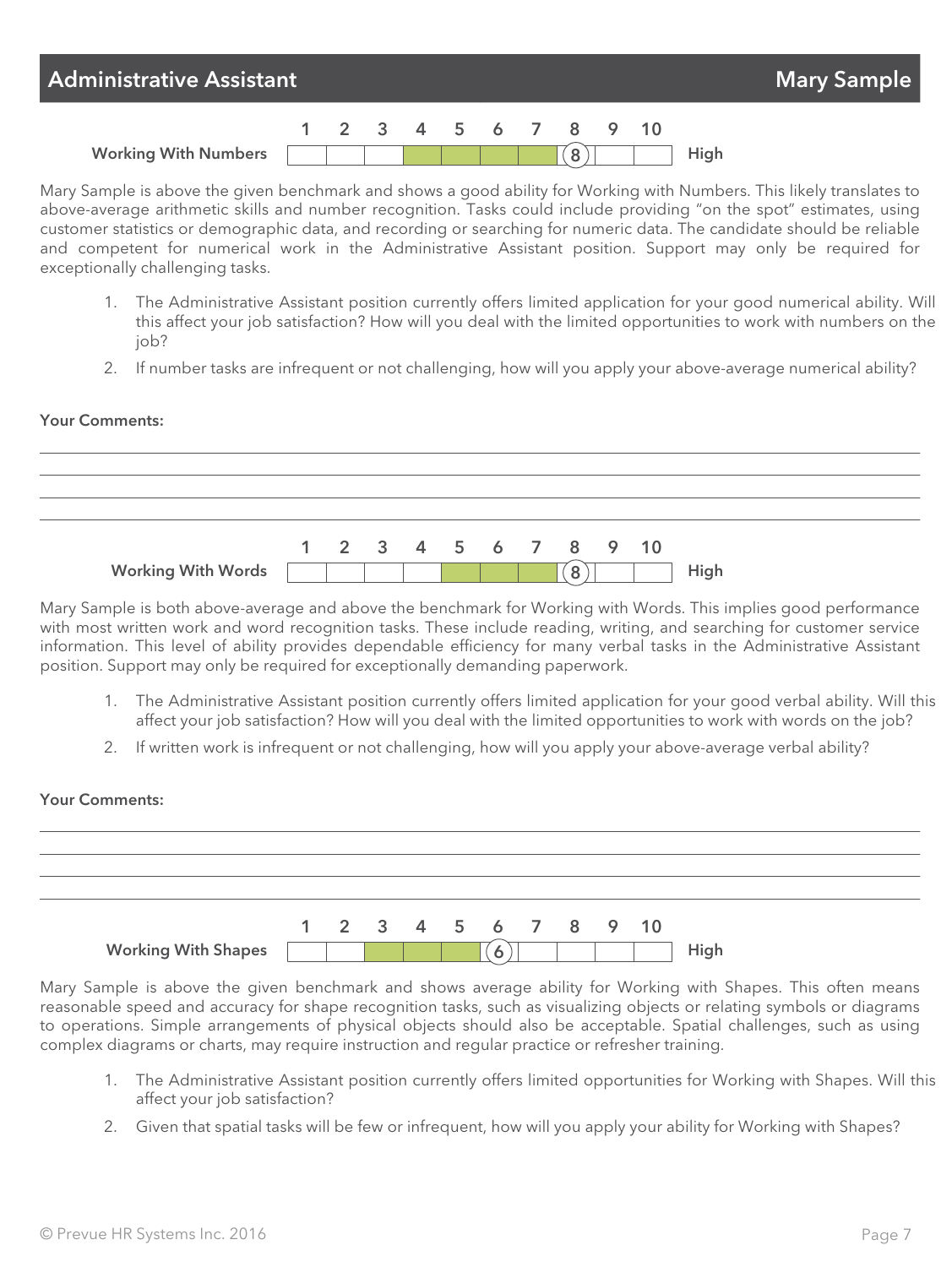| <b>Mary Sample</b>    |                                                                                            |   |                |   |                |                     |   |   |   |   |    | <b>Administrative Assistant</b>                                                                                        |
|-----------------------|--------------------------------------------------------------------------------------------|---|----------------|---|----------------|---------------------|---|---|---|---|----|------------------------------------------------------------------------------------------------------------------------|
| <b>Your Comments:</b> |                                                                                            |   |                |   |                |                     |   |   |   |   |    |                                                                                                                        |
|                       |                                                                                            |   |                |   |                |                     |   |   |   |   |    |                                                                                                                        |
|                       |                                                                                            |   |                |   |                |                     |   |   |   |   |    |                                                                                                                        |
|                       | <b>Working with People</b>                                                                 | 1 | $\overline{2}$ | 3 | 4              | 5<br>$\overline{5}$ | 6 | 7 | 8 | 9 | 10 | High                                                                                                                   |
|                       | The candidate describes themself as a person who has some interest in working with others. |   |                |   |                |                     |   |   |   |   |    |                                                                                                                        |
| 1.                    | Could you describe the type of team member who is the hardest for you to deal with?        |   |                |   |                |                     |   |   |   |   |    |                                                                                                                        |
| 2.                    | on a team where a disagreement occurred.                                                   |   |                |   |                |                     |   |   |   |   |    | When working in a busy environment, there is often potential for conflict. Describe your most recent situation         |
| 3.                    | where you had to work with others in servicing your customers?                             |   |                |   |                |                     |   |   |   |   |    | Servicing your customers will, on occasion, require working with others. Can you describe an example of                |
| <b>Your Comments:</b> |                                                                                            |   |                |   |                |                     |   |   |   |   |    |                                                                                                                        |
|                       |                                                                                            |   |                |   |                |                     |   |   |   |   |    |                                                                                                                        |
|                       |                                                                                            |   |                |   |                |                     |   |   |   |   |    |                                                                                                                        |
|                       |                                                                                            |   |                |   |                |                     |   |   |   |   |    |                                                                                                                        |
|                       |                                                                                            | 1 | 2              | 3 | $\overline{4}$ | 5                   | 6 | 7 | 8 | 9 | 10 |                                                                                                                        |
|                       | <b>Working with Data</b>                                                                   |   | $\overline{2}$ |   |                |                     |   |   |   |   |    | High                                                                                                                   |
| accounts.             |                                                                                            |   |                |   |                |                     |   |   |   |   |    | People like Mary Sample usually avoid jobs where they have to spend a lot of time dealing with figures, statistics, or |
| 1.                    | What types of problems are difficult for you?                                              |   |                |   |                |                     |   |   |   |   |    |                                                                                                                        |
| 2.                    | How many customer contacts did you have in a typical day?                                  |   |                |   |                |                     |   |   |   |   |    |                                                                                                                        |
| 3.                    | Describe the systems you have introduced to your job.                                      |   |                |   |                |                     |   |   |   |   |    |                                                                                                                        |
|                       |                                                                                            |   |                |   |                |                     |   |   |   |   |    |                                                                                                                        |
| <b>Your Comments:</b> |                                                                                            |   |                |   |                |                     |   |   |   |   |    |                                                                                                                        |
|                       |                                                                                            |   |                |   |                |                     |   |   |   |   |    |                                                                                                                        |
|                       |                                                                                            |   |                |   |                |                     |   |   |   |   |    |                                                                                                                        |
|                       |                                                                                            |   |                |   |                |                     |   |   |   |   |    |                                                                                                                        |
|                       |                                                                                            | 1 | 2              | 3 |                | 5                   | 6 | 7 | 8 | 9 | 10 |                                                                                                                        |
|                       | <b>Working with Things</b>                                                                 |   |                |   | 4              |                     |   |   |   |   |    | High                                                                                                                   |
|                       |                                                                                            |   |                |   |                |                     |   |   |   |   |    | Mary Sample expresses some interest in work that deals with inanimate objects, such as machinery, tools, or equipment. |
| 1.                    | Describe the equipment that you were required to use in your last job.                     |   |                |   |                |                     |   |   |   |   |    |                                                                                                                        |
| 2.                    | Describe the most difficult and technical equipment that you have used.                    |   |                |   |                |                     |   |   |   |   |    |                                                                                                                        |
| 3.                    |                                                                                            |   |                |   |                |                     |   |   |   |   |    | Have you learned the features and benefits of previous products or equipment through theory or by hands-on             |
|                       | practice? Describe the least interesting part of learning new products or equipment.       |   |                |   |                |                     |   |   |   |   |    |                                                                                                                        |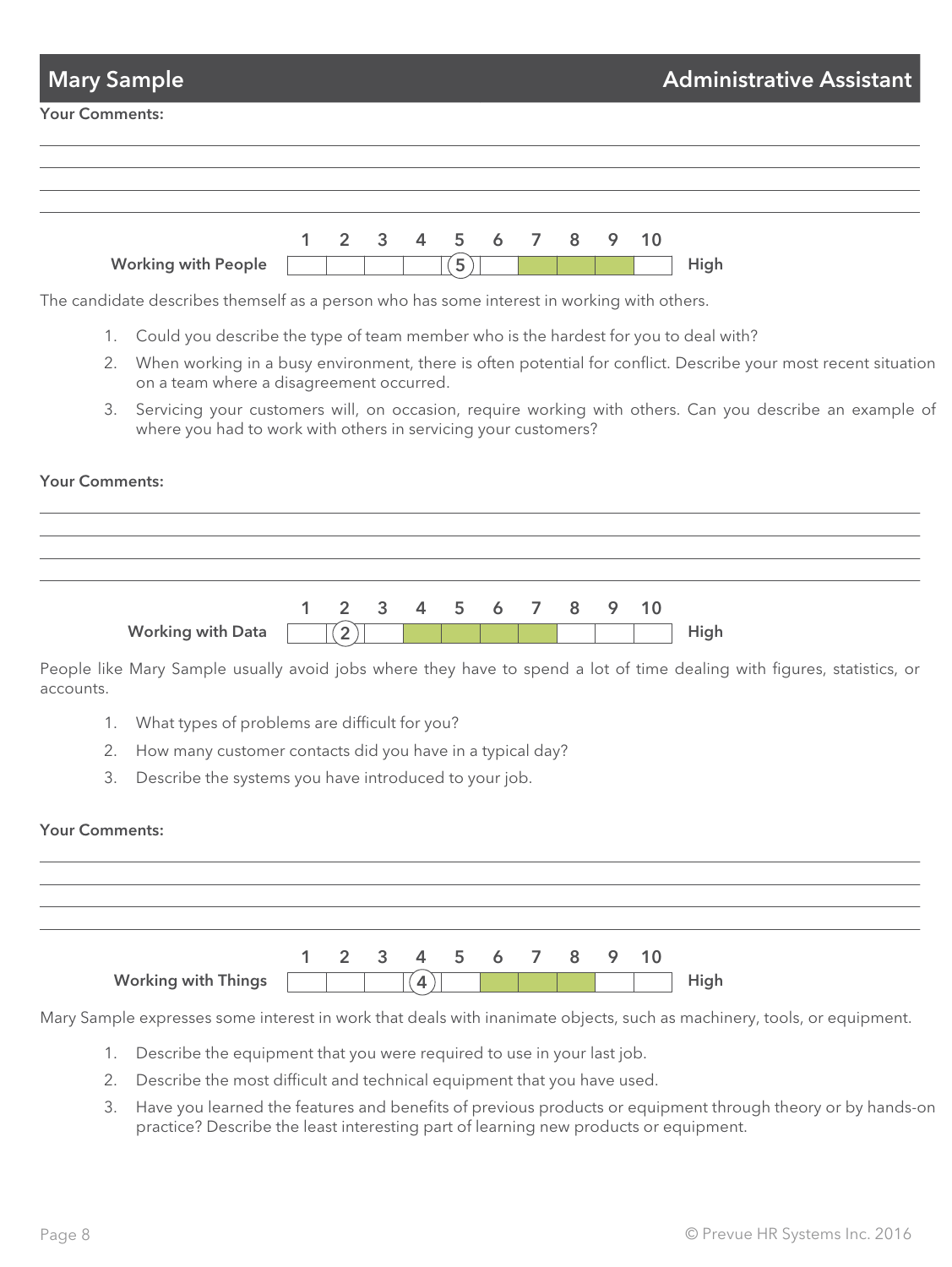| <b>Administrative Assistant</b>                                                                                                                       | <b>Mary Sample</b> |
|-------------------------------------------------------------------------------------------------------------------------------------------------------|--------------------|
| <b>Your Comments:</b>                                                                                                                                 |                    |
|                                                                                                                                                       |                    |
|                                                                                                                                                       |                    |
|                                                                                                                                                       |                    |
| 1<br>2<br>3<br>$\overline{4}$<br>5<br>6<br>$\overline{7}$<br>8<br>9<br>10<br>$\left( \textbf{8}\right)$<br>Independent<br><b>Diplomatic</b>           |                    |
|                                                                                                                                                       |                    |
| Mary Sample is apt to be extremely competitive, single-minded, and determined to win at all costs.                                                    |                    |
| Describe the last disagreement you had with a customer.<br>1.<br>What types of customer service situations might cause you to lose your temper?<br>2. |                    |
| 3.<br>Give me an example of how you maintain control of a customer complaint.                                                                         |                    |
| Describe the last time you helped someone else with a customer.<br>4.                                                                                 |                    |
|                                                                                                                                                       |                    |
| <b>Your Comments:</b>                                                                                                                                 |                    |
|                                                                                                                                                       |                    |
|                                                                                                                                                       |                    |
|                                                                                                                                                       |                    |
| 1<br>$\overline{2}$<br>3<br>4<br>5<br>8<br>9<br>10<br>6<br>7<br>Competitive<br>Cooperative<br>$\overline{9}$                                          |                    |
| Mary Sample plays to win and will tend to be a bad loser.                                                                                             |                    |
| How do you define winning while servicing your customers?<br>1.                                                                                       |                    |
| 2.<br>Describe a situation where your need to win did not demonstrate appropriate team work.                                                          |                    |
| Please recall a situation when your competitive nature became counter-productive.<br>3.                                                               |                    |
| <b>Your Comments:</b>                                                                                                                                 |                    |
|                                                                                                                                                       |                    |
|                                                                                                                                                       |                    |
|                                                                                                                                                       |                    |
| 10<br>1<br>3<br>5<br>6<br>7<br>8<br>9<br>2<br>4                                                                                                       |                    |
| $\left 2\right>$<br><b>Spontaneous</b><br>Conscientious                                                                                               |                    |
| Mary Sample is likely to be flexible and responsive to situations as they arise, and may produce creative and radical                                 |                    |
| solutions to situations.                                                                                                                              |                    |
| Describe what you have done in the past to make your job easier.<br>1.                                                                                |                    |

- 2. Explain the circumstances where you have felt it necessary to overlook some policies or procedures because they got in the way of reaching a goal.
- 3. Your preference is to reach a solution in the quickest possible way. Describe a situation where this approach has been ineffective in meeting your customer's needs.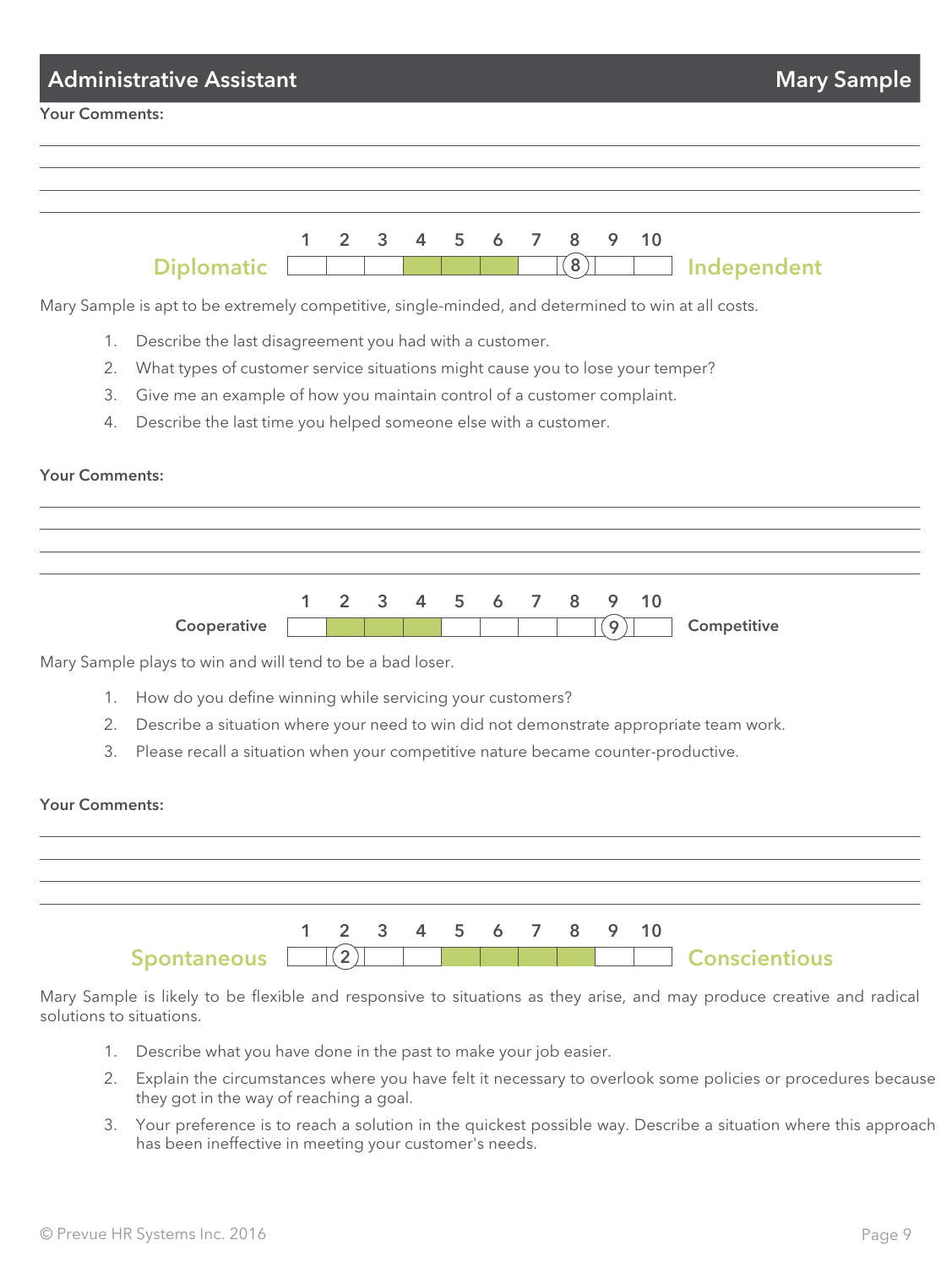| <b>Mary Sample</b>    |            |                           |  |  | Administrative Assistant |  |              |
|-----------------------|------------|---------------------------|--|--|--------------------------|--|--------------|
| <b>Your Comments:</b> |            |                           |  |  |                          |  |              |
|                       |            |                           |  |  |                          |  |              |
|                       |            |                           |  |  |                          |  |              |
|                       | Innovative | 1 2 3 4 5 6 7 8 9 10<br>ာ |  |  |                          |  | Conventional |

The candidate sees themself as innovative and flexible.

- 1. Do you see yourself seeking new ways to solve customer problems rather than following the traditional methods? Describe how your experiences have shown this approach to be more productive.
- 2. Please explain what you do to make sure things don't get overlooked.
- 3. You describe yourself as creative and impulsive. Provide an example of when you used this creativity to solve a customer complaint.

#### Your Comments:



Mary Sample is usually stimulated by people.

- 1. Describe a customer service situation where you had to induce people to work together. How did you accomplish that?
- 2. Describe the social characteristics of this Administrative Assistant position that appeal to you.
- 3. In what work situations did you enjoy being in the field with your customers rather than working the phones or catching up on paperwork?

#### Your Comments:



Mary Sample is someone who usually enjoys company and a stimulating environment.

- 1. Describe, when working with your customers, the most common situation where you felt that the support of your peers was not necessary.
- 2. Describe the means that you have used to get away from a bustling, animated work day.
- 3. Recount the last situation when you felt that you serviced the customer beyond their expectations.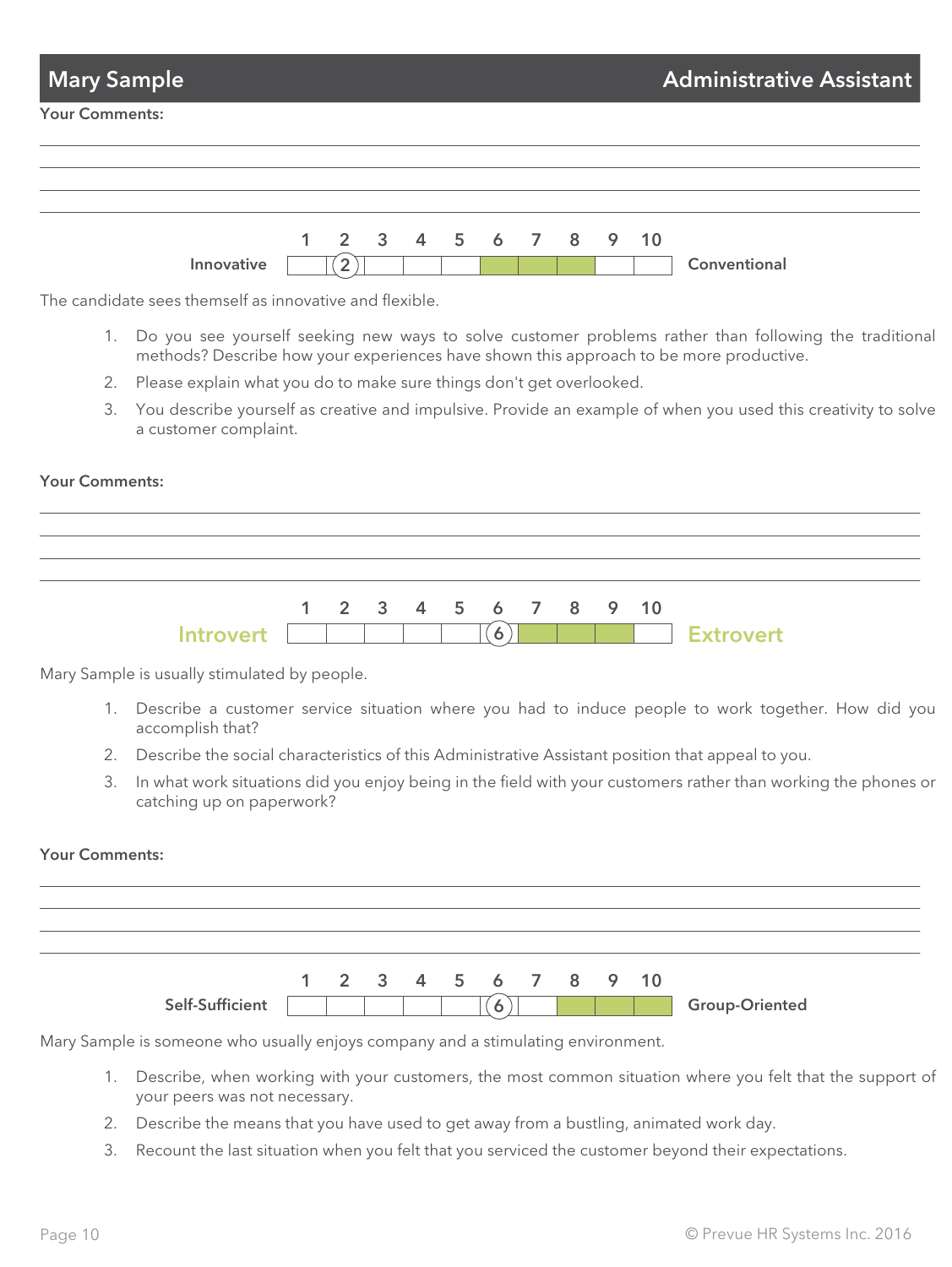| <b>Administrative Assistant</b> |  |              |  | Mary Sample |                      |  |               |  |
|---------------------------------|--|--------------|--|-------------|----------------------|--|---------------|--|
| <b>Your Comments:</b>           |  |              |  |             |                      |  |               |  |
|                                 |  |              |  |             |                      |  |               |  |
|                                 |  |              |  |             |                      |  |               |  |
| <b>Emotional</b>                |  | $\mathbf{3}$ |  |             | 1 2 3 4 5 6 7 8 9 10 |  | <b>Stable</b> |  |

Mary Sample is likely to be someone who is hard to fool, and is consequently somewhat suspicious of new people and new situations.

- 1. Describe how you feel about meeting new customers or dealing with new situations.
- 2. Everybody experiences adversity or setbacks on the job. Explain how you reacted to the most recent example of this.
- 3. Explain, by example, what qualities you look for in a customer who you are beginning to service.

#### Your Comments:

Excitable  $\boxed{\phantom{1}\phantom{1}}$ 1 2 3 4 5 6 7 8 9 10 Relaxed

On the whole, the candidate sees themself as a rather emotional, often anxious person.

- 1. When you feel the effects of a stressful customer service situation, how do you relieve the pressure?
- 2. Describe the kind of customer behaviors or complaints that disturbed you.
- 3. What was your favorite work environment? Why?

#### Your Comments: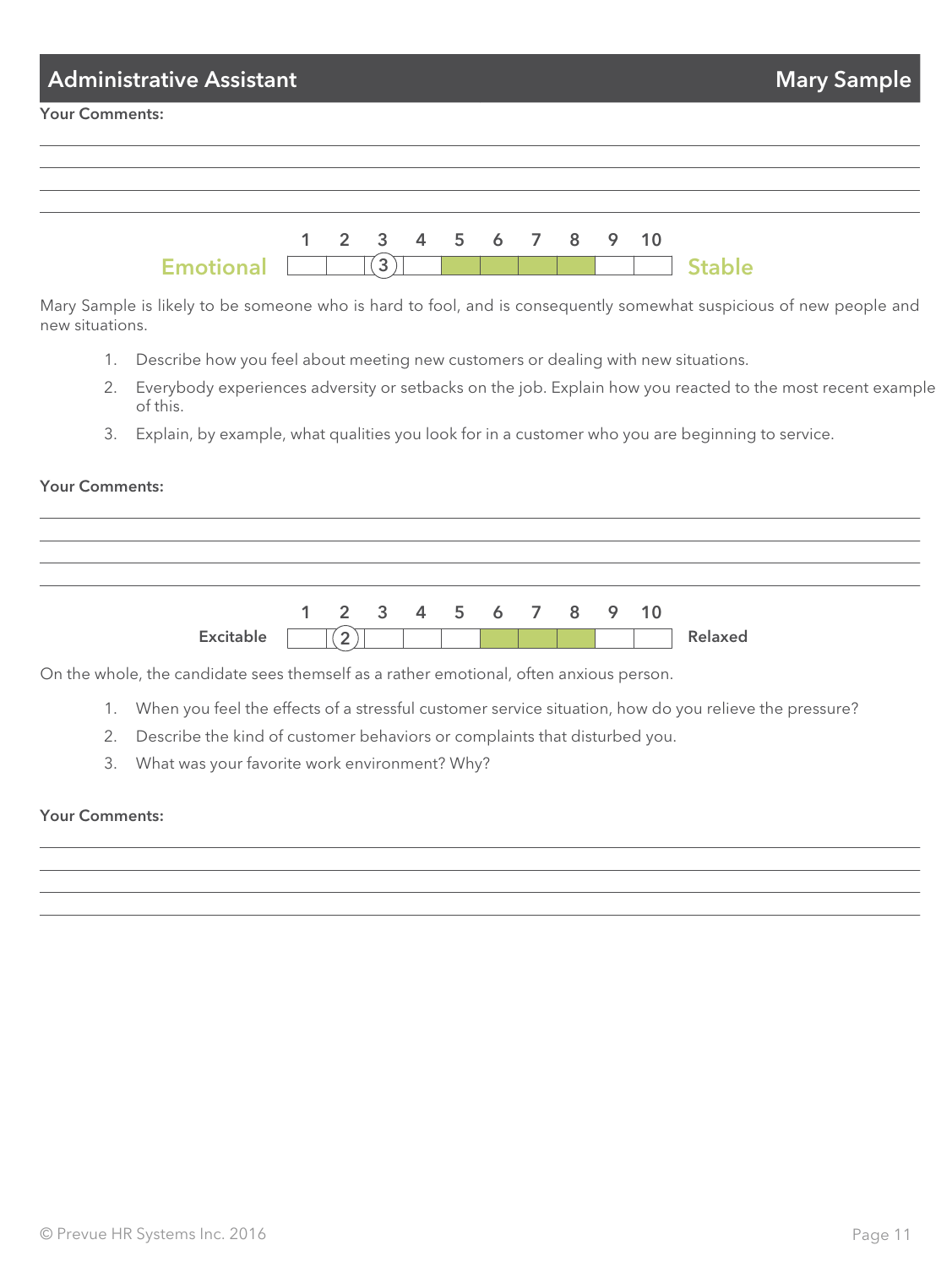# Part 5 - Individual Characteristics

The Individual Characteristics descriptions provide more information about Mary Sample's scores in comparison to those of the general working population. Scores on the Prevue Benchmark for each scale highlight Mary's strengths for the Administrative Assistant position. Scores that are two or more stens off the Prevue Benchmark for any scale highlight prospective areas of challenge for Mary and should be addressed in the interview.

## General Abilities

Mary has scored in the higher range, which indicates a speed and accuracy typical of the top one-third of fellow employees when handling information, reasoning, and problem solving. Mary learns very quickly and will absorb new information with little difficulty. The candidate's ability to reason will not be affected should their duties regularly change.  $(8)$ 1 2 3 4 5 6 7 8 9 10

## Working With Numbers

Mary has a high capacity for Numerical Reasoning. This indicates that the candidate can reason with both speed and accuracy when dealing with information derived from simple numbers.

## Working With Words

This score in working with words indicates extreme proficiency in written language. In fact, Mary ranks in the top third of the employees in the work force in accuracy and learning speed.

Mary has an average capacity for working with spatial material when compared to others in the general adult working population. The candidate's speed and accuracy in using spatial material indicates that they are as able as most adult workers to deal with information that involves thinking about and manipulating shapes and objects.

## Working With People

Mary shows an average level of interest in work that involves dealing with people. Mary is likely to prefer employment that involves contact with others. However, the candidate is unlikely to want interaction with other people to be the major function of their work. 1 2 3 4 5 6 7 8 9 10

6 1 2 3 4 5 6 7 8 9 10

 $(5)$ 

8

 $(8)$ 1 2 3 4 5 6 7 8 9 10

1 2 3 4 5 6 7 8 9 10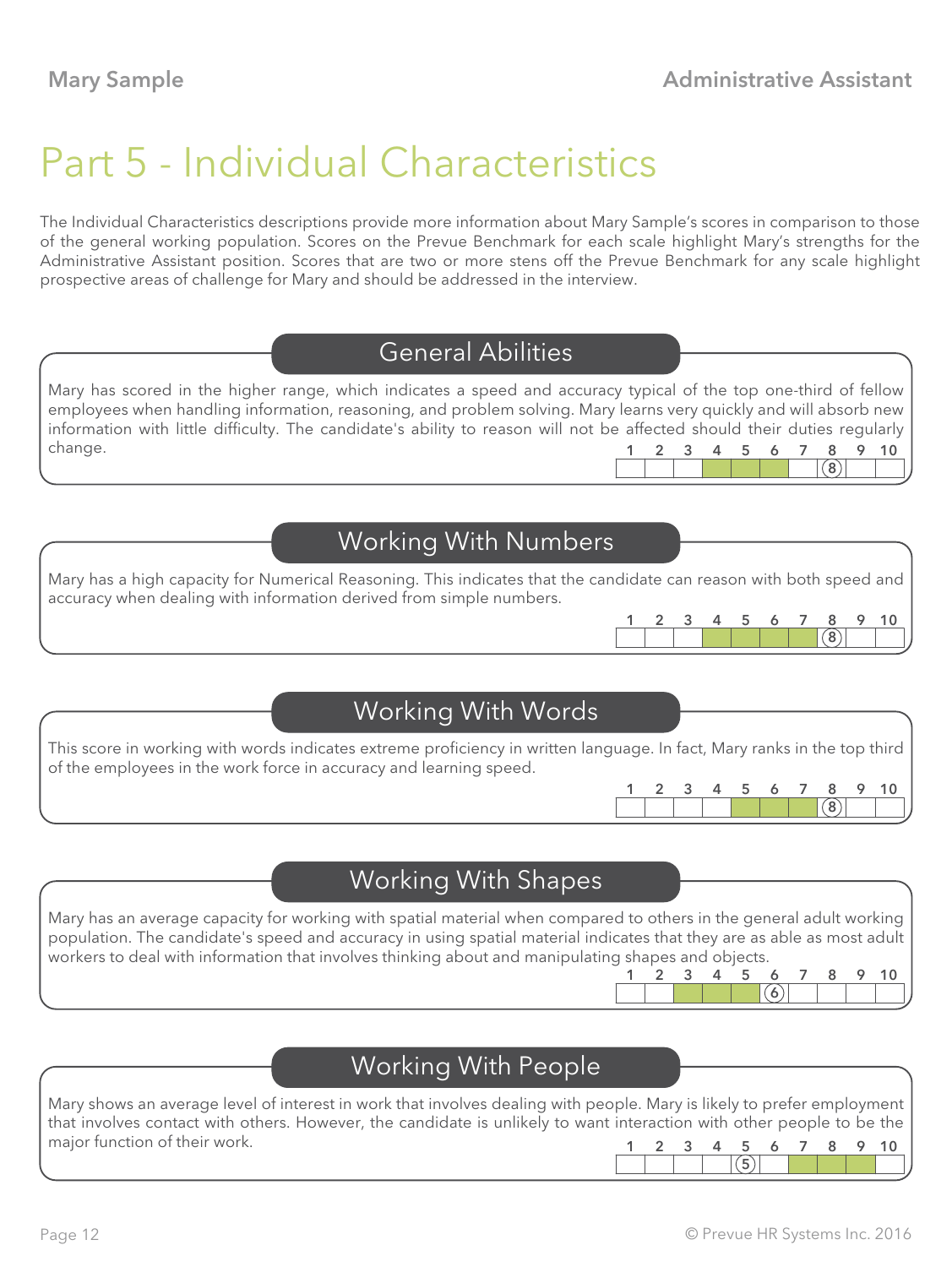#### Administrative Assistant **Mary Sample** Administrative Assistant

#### Working With Data

Mary indicates having a below-average level of interest in working with data. Individuals like the candidate usually avoid jobs where they spend time analyzing or compiling and computing figures, symbols, statistics, and accounts.

## Working With Things

Mary expresses a slightly below-average level of interest in work that deals with inanimate objects, such as machinery, tools, or equipment. Such people are likely to be comfortable in handling goods or equipment, but would not see that interest being central to their work.  $\overline{4}$ 1 2 3 4 5 6 7 8 9 10

#### Diplomatic / Independent

Mary tends to act independently. The candidate has a strong determination to control, win, and to reach goals, as well as a willingness to argue and debate their point of view. Mary can be skeptical and hard-headed at times.

## Cooperative / Competitive

The candidate describes themself as a very competitive, goal-oriented person. Although such people have a strong personal need to win, they seldom participate as part of a team.



1 2 3 4 5 6 7 8 9 10

 $(8)$ 

#### Submissive / Assertive

You will find that, depending on the situation or the people involved, Mary can be assertive and outspoken. In groups the candidate may promote themself as the leader.



#### Spontaneous / Conscientious

Mary is a spontaneous and innovative individual who works well in changing situations. The candidate is adaptable and responsive to circumstances as they arise, and will provide creative and yet sometimes radical solutions. Mary may appear disorganized at times.  $(2)$ 1 2 3 4 5 6 7 8 9 10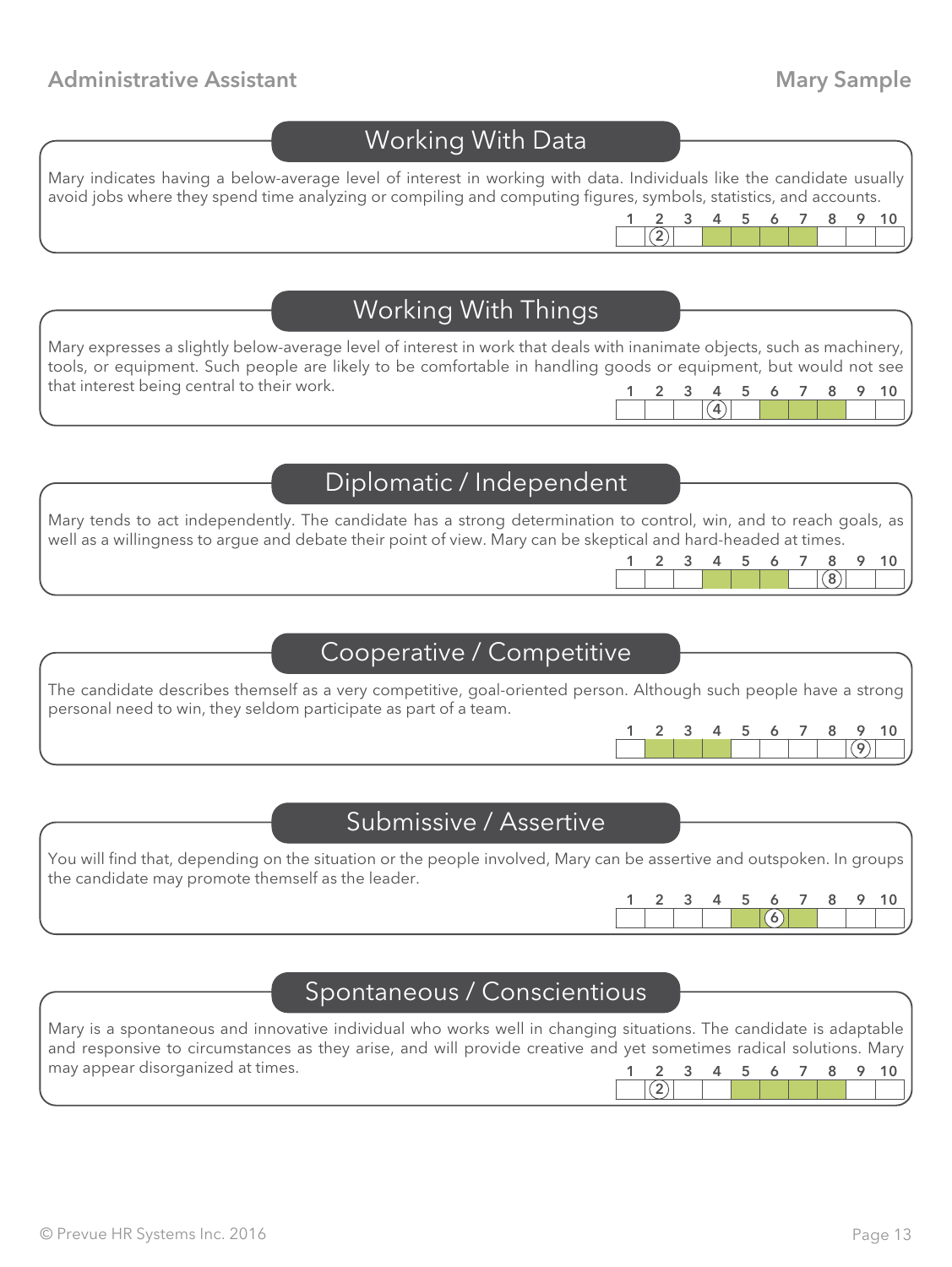#### Mary Sample **Mary Sample Administrative Assistant**

1 2 3 4 5 6 7 8 9 10

 $(6)$ 

1 2 3 4 5 6 7 8 9 10

 $(4)$ 

## Innovative / Conventional

People such as Mary are likely to see new ways to solve problems and are not bound by traditional methods. An unconcerned attitude toward rules and guidelines allows them to be very flexible when reaching solutions. They are innovative and enjoy change.  $(2)$ 1 2 3 4 5 6 7 8 9 10

#### Reactive / Organized

Mary prefers to focus on the overall picture rather than deal with the fine details. The candidate does some degree of planning, yet remains capable of responding to spontaneous events.

#### Introvert / Extrovert

Individuals like Mary show moderate levels of enthusiasm and liveliness, contributing to social interaction without drawing undue attention to themselves.

#### Self-Sufficient / Group-Oriented

Mary is a person who enjoys the company of others, but who also needs time to be alone. These needs are fairly evenly balanced, and the candidate is happiest working in situations where there is a moderate amount of contact with other people.  $\epsilon$ 1 2 3 4 5 6 7 8 9 10

## Reserved / Outgoing

| Mary can be talkative and outgoing, and prefers some variety in work. The candidate likes to choose the situations in |  |  |  |  |                      |
|-----------------------------------------------------------------------------------------------------------------------|--|--|--|--|----------------------|
| which they will take center stage, as they are comfortable in the company of others. However, they do not seek        |  |  |  |  |                      |
| constant attention from others.                                                                                       |  |  |  |  | 1 2 3 4 5 6 7 8 9 10 |
|                                                                                                                       |  |  |  |  |                      |

#### Emotional / Stable

Mary tends to be suspicious of new people and wary of new situations, and is unlikely to be easily misled. The candidate may not easily accept adversity and setbacks. When under pressure, Mary can become anxious, sometimes reacting with irritation.  $\overline{3)}$ 1 2 3 4 5 6 7 8 9 10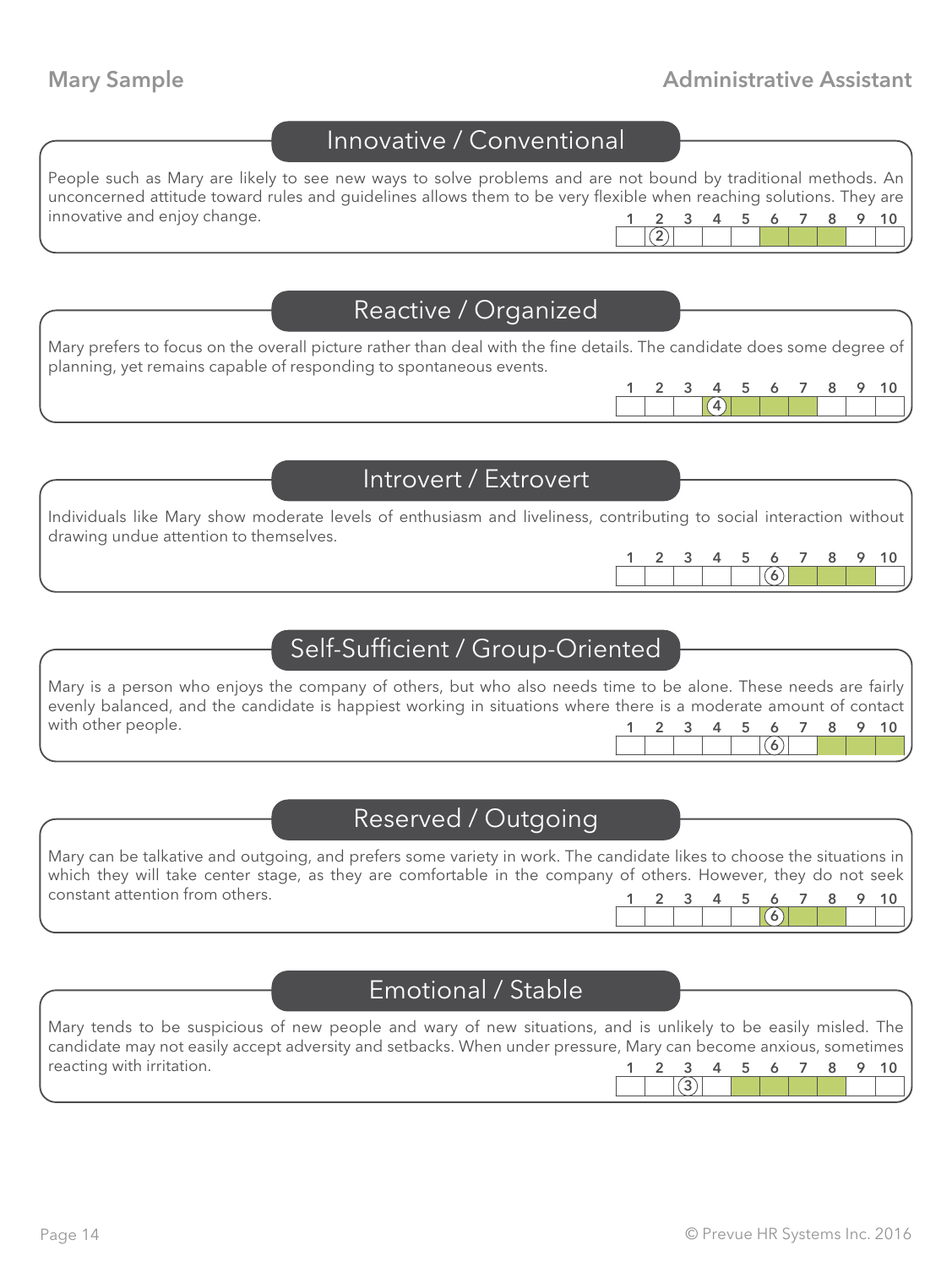#### Administrative Assistant **Mary Sample** Administrative Assistant

## Restless / Poised

Such people can remain calm and poised in the face of unpleasant circumstances, yet at times have a tendency to become upset and to take things personally.



### Excitable / Relaxed

Mary is a rather excitable and anxious person who is wary and cautious of others. Such people find it difficult to cope with high levels of pressure without becoming tense and anxious. It is best that the candidate avoid work situations that will likely have prolonged periods of high pressure.  $\frac{2}{(2)}$ 1 2 3 4 5 6 7 8 9 10

Social Desirability

The candidate describes themself as someone who is usually considerate. Such individuals are aware of social rules and expectations.

|  |  |  |  | $\Omega$ |
|--|--|--|--|----------|
|  |  |  |  |          |